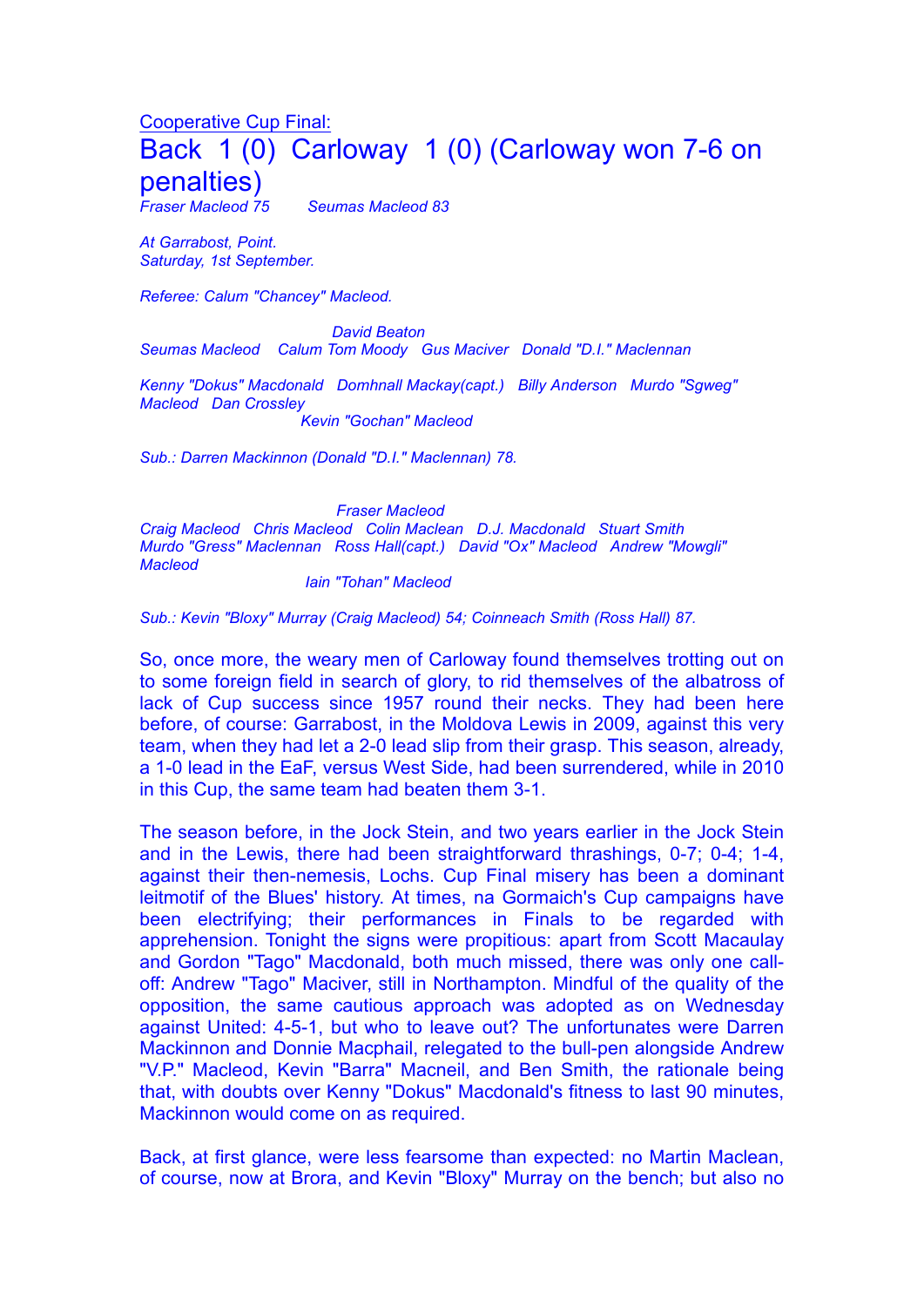Murray Macleod, Inny "Red" Campbell, Andrew Maciver, or Jason Macleod. Still, the back four of "Mowgli", "Ox", Ross Hall, and "Gress", looked pretty imposing, with Chris Macleod and D.J. in front of them. Also, the best goalkeeper on the island, Iain "Tohan" Macleod, thought to be - or hoped to be - at Fort William, was there to grant gold-plated A1 security. Chief hate figure down Carloway way, Fraser Macleod, prowled alone up front, starting out leftish. In this year's League fixtures, both sides had done each other serious harm, Carloway thrashing the Bacachs 5-1 at Cnoc a' Choilich in early May, then being done over themselves at Col Uarach, 1-4 in mid-May, thanks to Frasmac, Ross Hall, and "Mowgli". So - honours even - to battle.

Any Blues' wish that the Bacachs had only half a mind on this fixture, the other half already at Leurbost on Monday, were swiftly dispelled. An initial surge down the left led by Crossley saw the ball passed in to Moody approaching the box on the left. His slip square to his right to Seumas Macleod was lobbed high on to the top of the bar, and cleared. The early sparring made the battle lines clear: Back seemed relaxed enough to sink back and invite the Carloway midfield forward, as their back-line assumed a Roman legion-type tortoise shell formation, relentlessly repelling any Blues' attack wide, confident that "Mowgli" and "Gress" would keep up with and on the right side of Crossley and "Dokus". Pace was a problem for "Gress" and "Ox", but with "Dokus" mysteriously starved in favour of movement down the left through Crossley or straight in the middle, through "Gochan", and "Ox's" disciplined positioning, a clear look at goal was denied.

The wet surface helped neither side either, as the long ball diagonal, favoured early by Ross Hall, mainly for Fraser Macleod, or the more studied approach of "Sqweg" and Anderson, had to be spot-on or the pass skited far beyond its target, and even if successful, an excellent first touch was necessary.

The half-chances appeared regularly for na Gormaich: on 12 minutes, "Sqweg" played in to Anderson, 16 metres out in front of goal, but he miscued, then a Crossley run on the left saw the winger and "Mowgli" wrestle their way for half the field, then in towards the box, before Crossley was crowded out. A corner on the left was cleared out left and from the throw-in, 14 metres from the bye-line, Anderson burst into the box, and slipped the ball back to Crossley, but his shot from the edge of the box went two metres over the bar. On 20 minutes another Crossley run saw him check under pressure from "Mowgli", turn the ball back to the arriving "D.I.", and his cross from 24 metres, out on the left touchline, broke 16 metres out to Seumas Macleod, whose snatched shot was handled safely by "Tohan". Four minutes later a diagonal cross from the right broke left to "Sqweg" on the bye-line, but his overhead kick was claimed easily by the keeper.

As openings failed to materialise, the temptation was to over-commit, and leave space at the back. On 28 minutes a D.J. corner on the left was headed clear by Moody, ran on to by the breaking Maciver, but his long diagonal cross was headed over by "Dokus" from 16 metres. Then came Back's first real chance, a free-kick, 22 metres out, right in the centre. However, D.J.'s carefully-taken strike cleared the bar by a metre. Then Colin Maclean tried his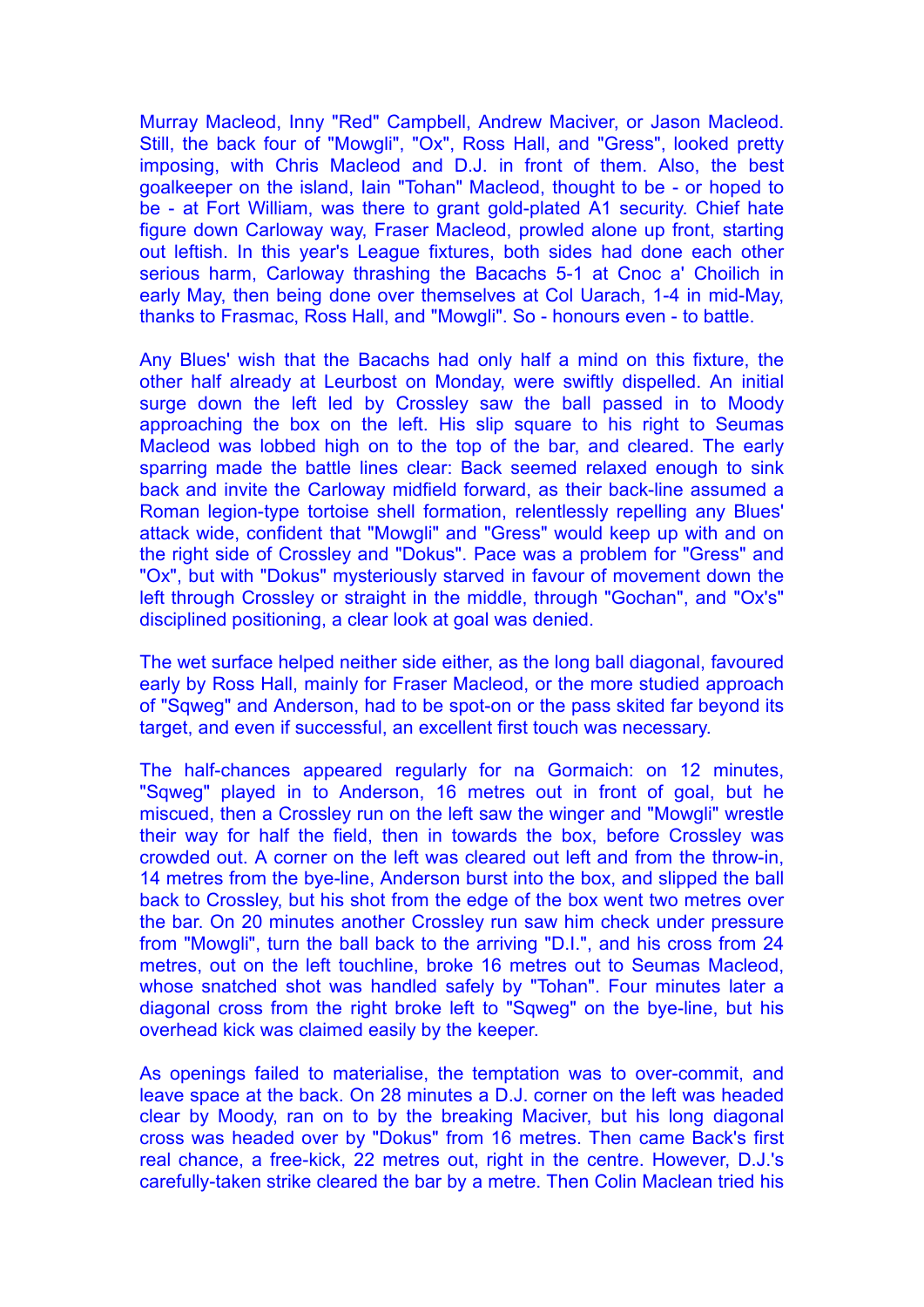luck from 25 metres but it went straight to Beaton..

Finally, on 39 minutes, the trademark Bacach long diagonal found Frasmac breaking fast on the right behind the line but his drive from an awkward angle, 14 metres out, thudded into the near side-netting. Three minutes later, the striker escaped again, wide right, but his low sharp cross, 12 metres from the bye-line, was too early for the rushing Craig Macleod, and the next minute Beaton had to get down expertly to his right to save from "Gress" from 18 metres.

Half-time: Back 0 Carloway 0.

There were no obvious signs of change in either team's approach going into the second-half. The question, of course, for Kevin Anderson and "Windy" was, what other options are there? And as for Iain Maclennan, the formula was working, so keep on-message, that shield would continually frustrate, spirits would drop, and the chances at the other end would increase.

Immediately a Carloway break on the right led to Crossley winning the ball in the centre, 18 metres out, but his hooked low shot went outside "Tohan's" lefthand post. Five minutes later a low cross from "Sqweg" was met by "Gochan" in the centre, but the shot was blocked and spun over the bar. Carloway had clearly upped the tempo, no doubt to reclaim the flow; Back replied by bringing on "Bloxy" for Smith, but right away a low diagonal cross from "Sqweg", 25 metres out on the right saw "Tohan" moving fast to push "Dokus's" header round his left-hand post. A minute later, saw a breathtaking double stop from "Tohan": an Anderson corner on the right was blasted in from 12 metres off the head of Moody, low, but the keeper managed to block it on the line; then block "Gochan" who tried to blast the loose ball through him, 2 metres out, but he pawed the ball away round his left-hand post.

The pace ratchetted up: on 70 minutes a cross from the left was finger-tipped on to the right by "Tohan", but "Gochan" had only room to blast the return high into the side-netting. Then the bottom dropped out of the Carloway bucket, the sucker punch *par excellence,* courtesy of an old enemy, "Bloxy", who had waited patiently to do exactly what he had been brought on to the pitch to do: the forward pass to him as he faced his own goal, midway within the Carloway half; the body shield from Moody, and the half-turn and low diagonal flick for the deadly Frasmac to ghost like lightning behind Gus Maciver, just on the right side of the flag, to whizz in and slip past a helpless Beaton on his left from 16 metres. A thing of beauty in its calculated execution. Who could not admire it? (0-1)

Anderson and "Windy" faced the tiger: "D.I" off; Mackinnon on; a three-man back-line, if that, as Macleod and Moody were now more in the Back half than their own. But still the tortoise held: "Mowgli", "Ox", Hall, and "Gress" were impenetrable. On 81 minutes a Moody header from an Anderson corner on the right ran along the bar and away. The suddenly, on 83 minutes, as the sandglass ran down, an equalizer, so simple in its creation, it made you wonder how it was so hard to score in the first place. A bit of pace on the left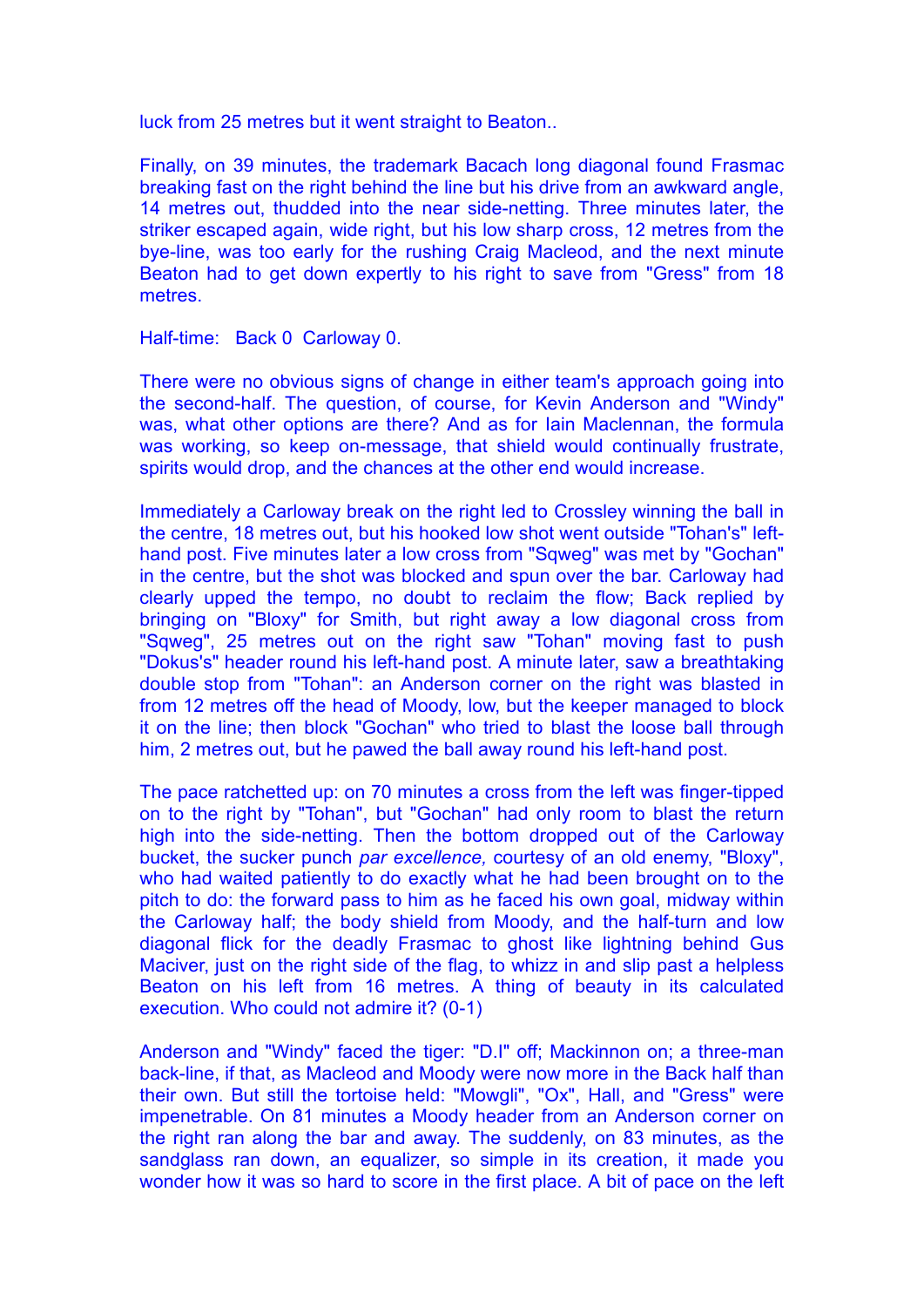from "Dokus" gave him time to cross high at the touchline, 10 metres out from the bye-line, and Macleod, for once having time to manoeuvre in front of goal, 14 metres out, delivered the perfect header waist-high, just inside "Tohan's" left-hand post. An absolute peach! (1-1).

There was still time for two heart-stopping moments at either end, before the nightmare of a penalty shoot-out. In 86 minutes it was Back's turn to be caught upfield as Carloway broke and the ball was switched fast to "Dokus" clear on the left 22 metres out. He carried the ball to the edge of the box, but as "Ox" closed in desperately, his early shot went harmlessly a foot wide of "Tohan"s" right-hand post. At the death a long ball through the middle seemed to have been closed down by Maciver, midway within his own half, but the wet ball unexpectedly spun off his toe backwards to Frasmac running clear, but as he moved on to it gratefully, it spun off his boot in turn and through to Beaton.

Full-time: Back 1 Carloway 1.

Ah, well, what no one wanted: the dreaded penalty deciders. Get a move on, Sepp, and think up something different. Anyway, two bad misses; three near things; several bolts of lightning; and five great saves. Then, it was Carloway's name that came out of the hat, in the rabbit's mouth! In Ecclesiastes, Solomon stated there is a time for everything under heaven. Perhaps, this, finally, was Carloway's time. Certainly they achieved what they have threatened to achieve in the last 4-5 years, when Peter "Dokus" Macdonald initiated the revolution that Kevin Anderson and Graeme "Windy" Miller brought to fruition tonight.

Back took their penalties first:

| Back.                       |         | Carloway.                      |           |
|-----------------------------|---------|--------------------------------|-----------|
| <b>Kevin "Bloxy" Murray</b> | $X$ 0-0 | <b>Murdo "Sqweg" Macleod</b>   | $X$ 0-0   |
| <b>Chris Macleod</b>        | $1-0$   | <b>Kenny "Dokus" Macdonald</b> | $1 - 1$   |
| <b>Fraser Macleod</b>       | $2 - 1$ | <b>Dan Crossley</b>            | $2 - 2$   |
| David "Ox" Macleod          | $3 - 2$ | <b>Domhnall Mackay</b>         | $3 - 3$   |
| <b>Colin Maclean</b>        | $X$ 3-3 | <b>Calum Tom Moody</b>         | $X$ 3-3   |
| Sudden death:               |         |                                |           |
| D.J. Macdonald              | $4 - 3$ | <b>Seumas Macleod</b>          | $4 - 4$ . |
| Andrew "Mowgli"Macleod 5-4  |         | <b>Kevin "Gochan"Macleod</b>   | $5-5$     |
| <b>Craig Macleod</b>        | $X$ 5-5 | <b>Gus Maciver</b>             | $X$ 5-5   |
| Murdo "Gress"Maclennan 6-5  |         | <b>Billy Anderson</b>          | $6-6$     |
| Coinneach Smith             | $X$ 6-6 | <b>Darren Mackinnon</b>        | $7 - 6$   |

In Ecclesiastes, Solomon stated there is a time for everything under heaven. Perhaps, this, at long last, was Carloway's time. Certainly they achieved what they have threatened to achieve in the last 4-5 years, when Peter "Dokus" Macdonald initiated the revolution at Cnoc a' Choilich that Kevin Anderson and Graeme "Windy" Miller, not forgetting the players, brought to fruition tonight. And for the established players - Captain Courageous Domhnall